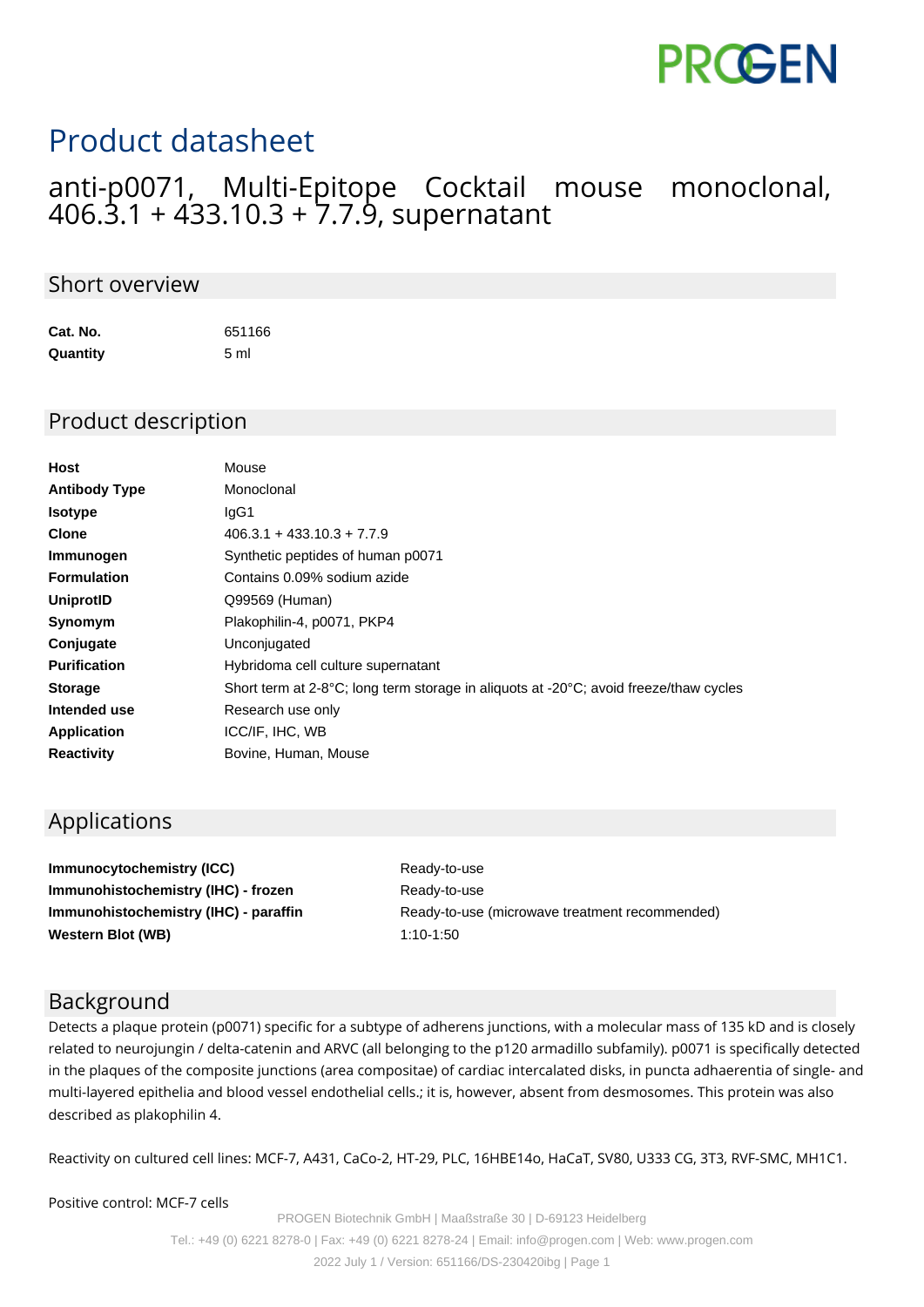## Product images



anti-p0071, Multi-Epitope Cocktail mouse monoclonal, 406.3.1 + 433.10.3 + 7.7.9, supernatant